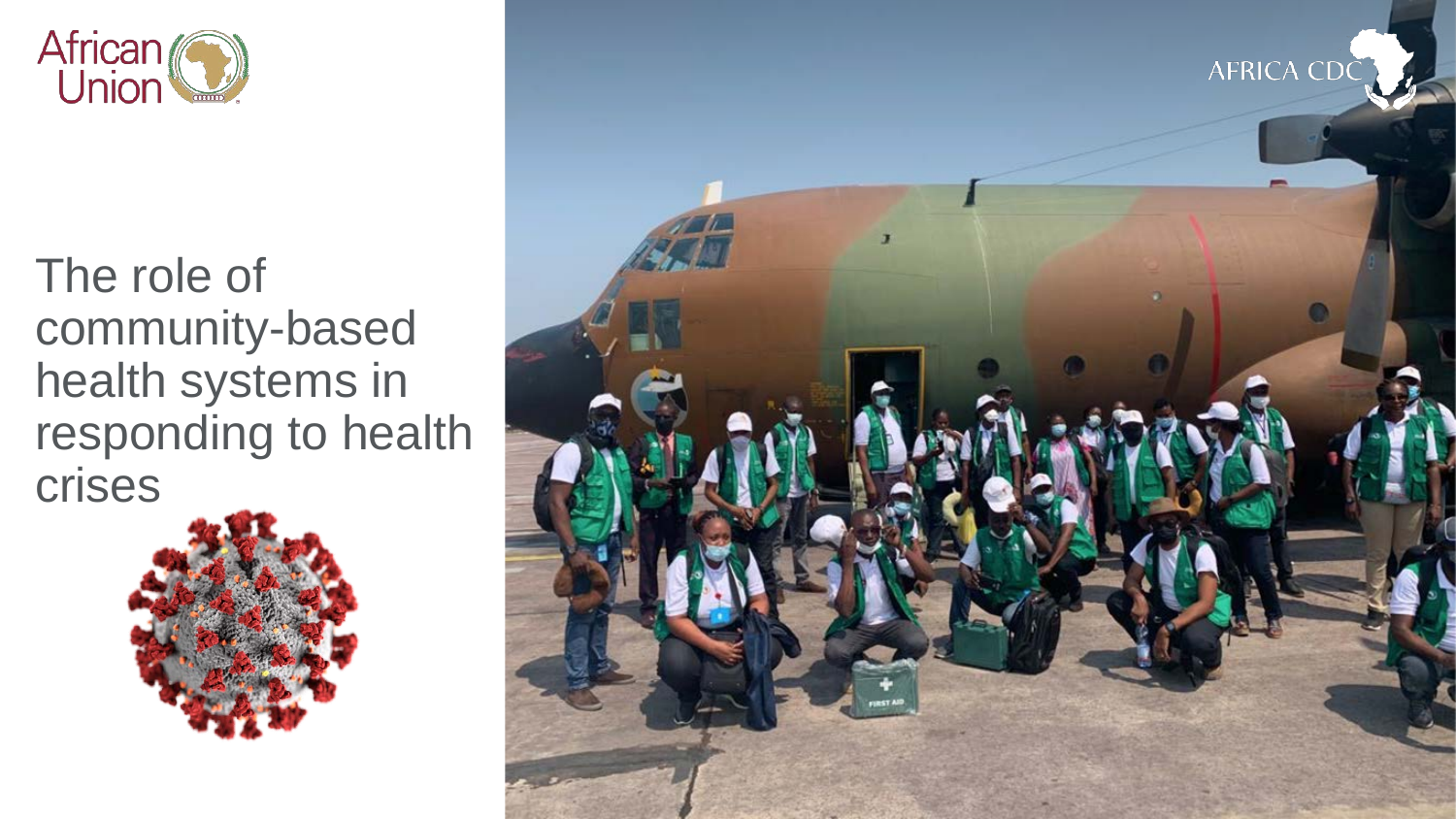

## **African Community Health Workers**





#### **Density of CHW (per 10000 population) Endorsed by the Heads of States in 2017**

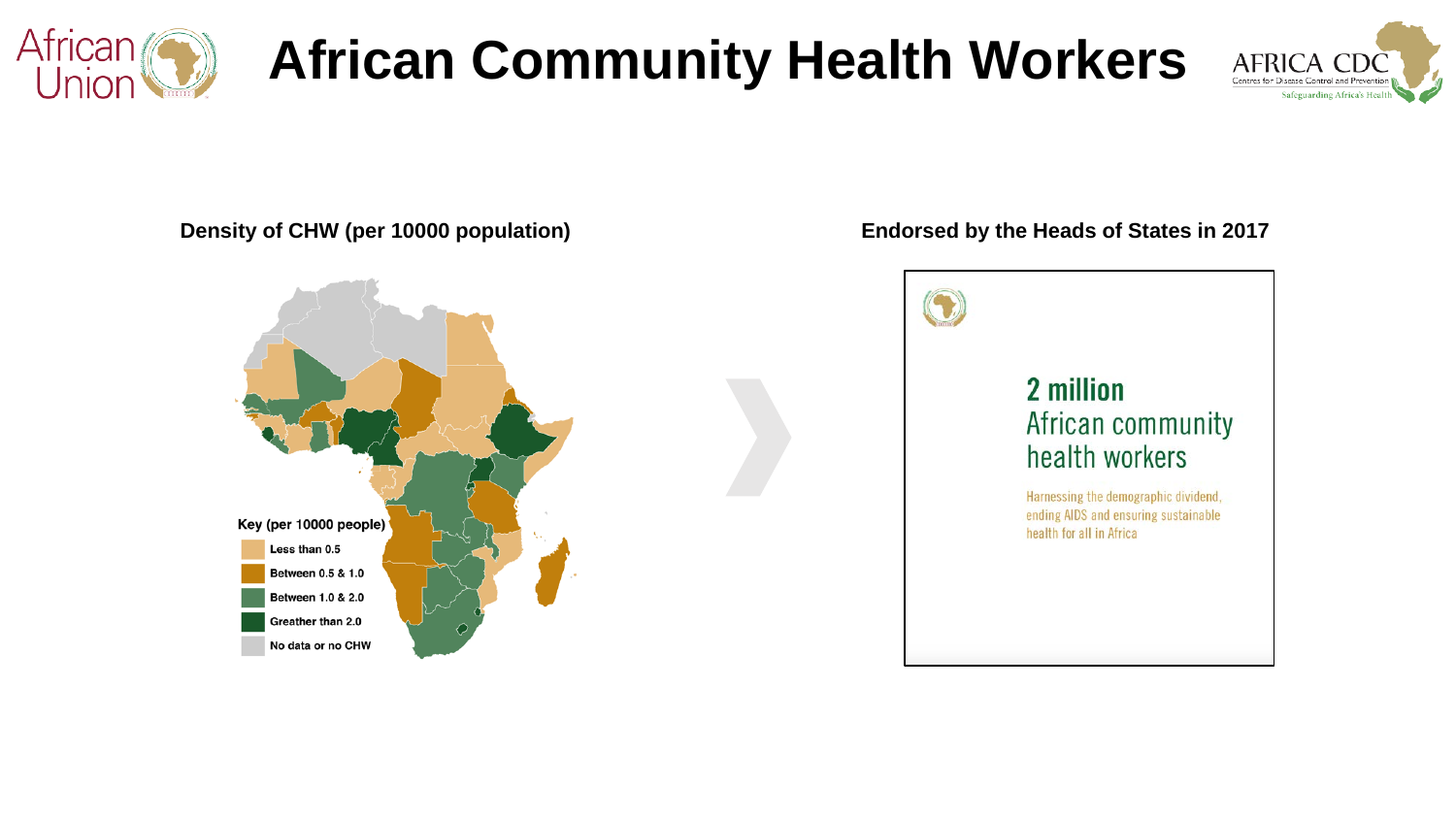

### **Community Health Worker and COVID-19**





- CHWs in Africa
	- Live in the community
	- Can help with rumor monitoring
	- Cost effective

Patricia J. Community Health Workers and Covid-19: NEJM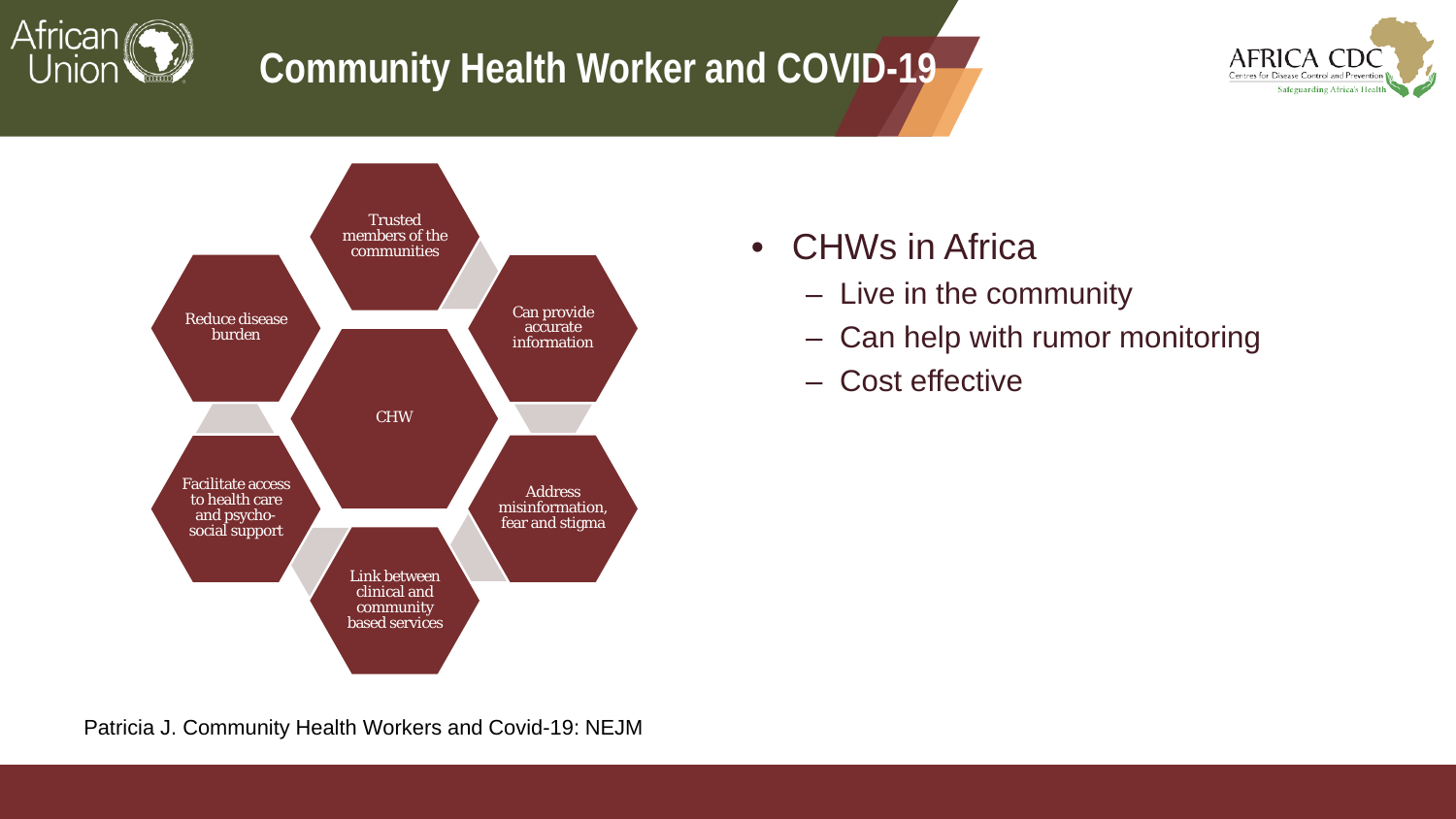







CHWs already exist in large numbers in many African countries and are **well positioned to play important roles in detecting suspected COVID-19 cases**  for testing, tracing contacts, creating awareness and understanding, and providing household support, home based care and community solutions

More CHWs are **needed in Africa to achieve UHC** – up to 1M more – and many countries have already national strategies to further strengthen and scale up CHWs

It will be more sustainable and catalytic to **engage CHWs of established national CH programs to respond to COVID-19**, while helping to accelerate countries' overall CH investment plans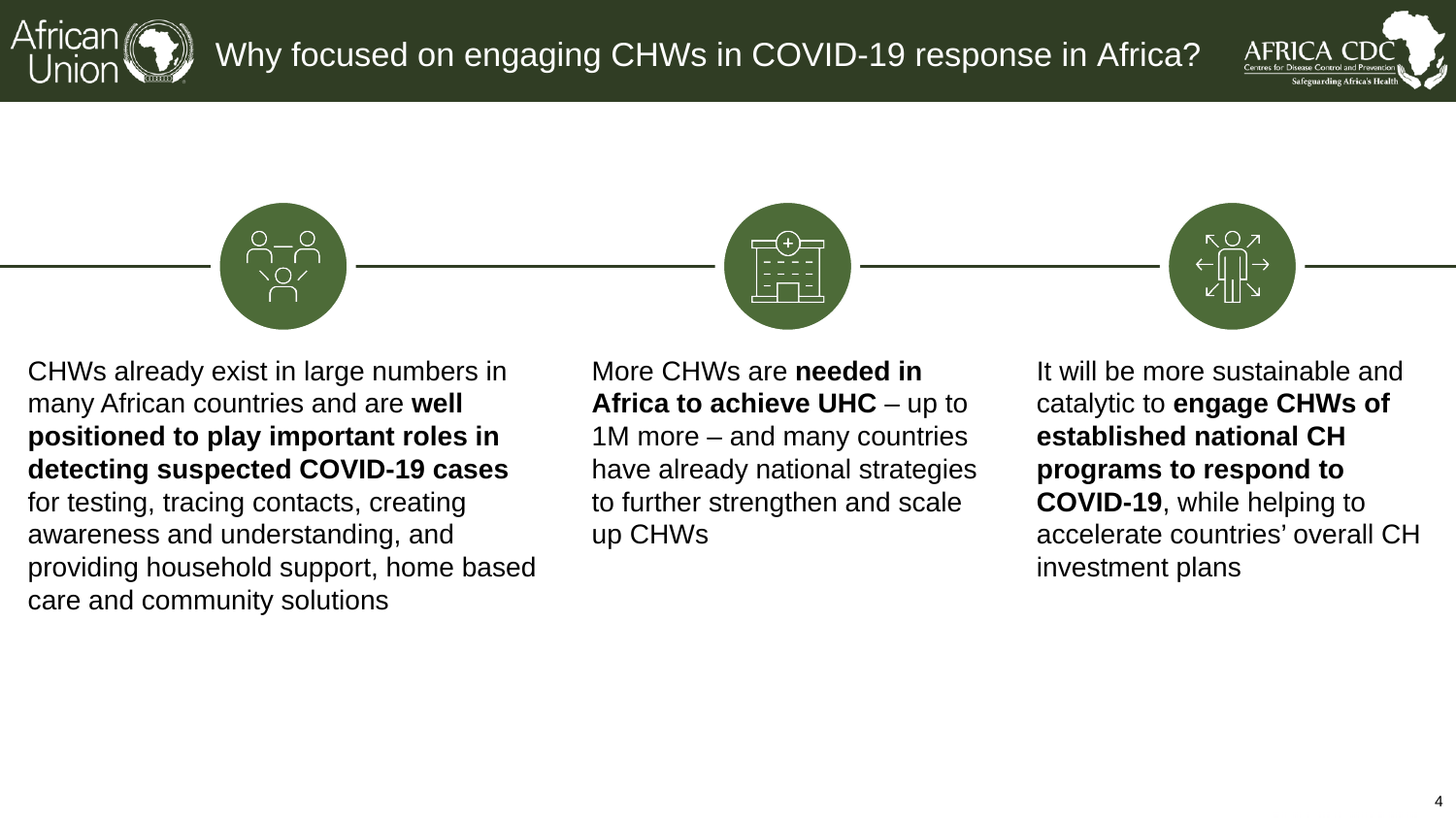African How: Africa CDC will engage existing CHWs across all Member States, while enabling committed countries to invest in scaling up CHW cadres





**Engage 100K CHWs sustainably Engage 100K CHWs sustainably on COVID-19 response** Next 12 months

#### **For all Member States:**

- **Support the training of 100K CHWs (in total) on** testing, tracing and treatment for COVID-19 response
- Ensure sufficient PPE are available for those CHWs to safely operate

#### **For select countries committed to scaling up CHWs now:**

 Mobilize catalytic resources for governments to fund the first 6-12 months of new CHWs (for compensation, transport, communication, supportive supervision, etc.), provided there is commitment to ongoing domestic financing within national budgets

**Scale-up training support to 1M+ CHWs to address future public health needs**

- **Further enhance and scale-up training** and other support to engage at least 1M CHWs on addressing public healthrelated needs and build resilience against future epidemics
- Contribute to closing the gap in number of CHWs across African countries